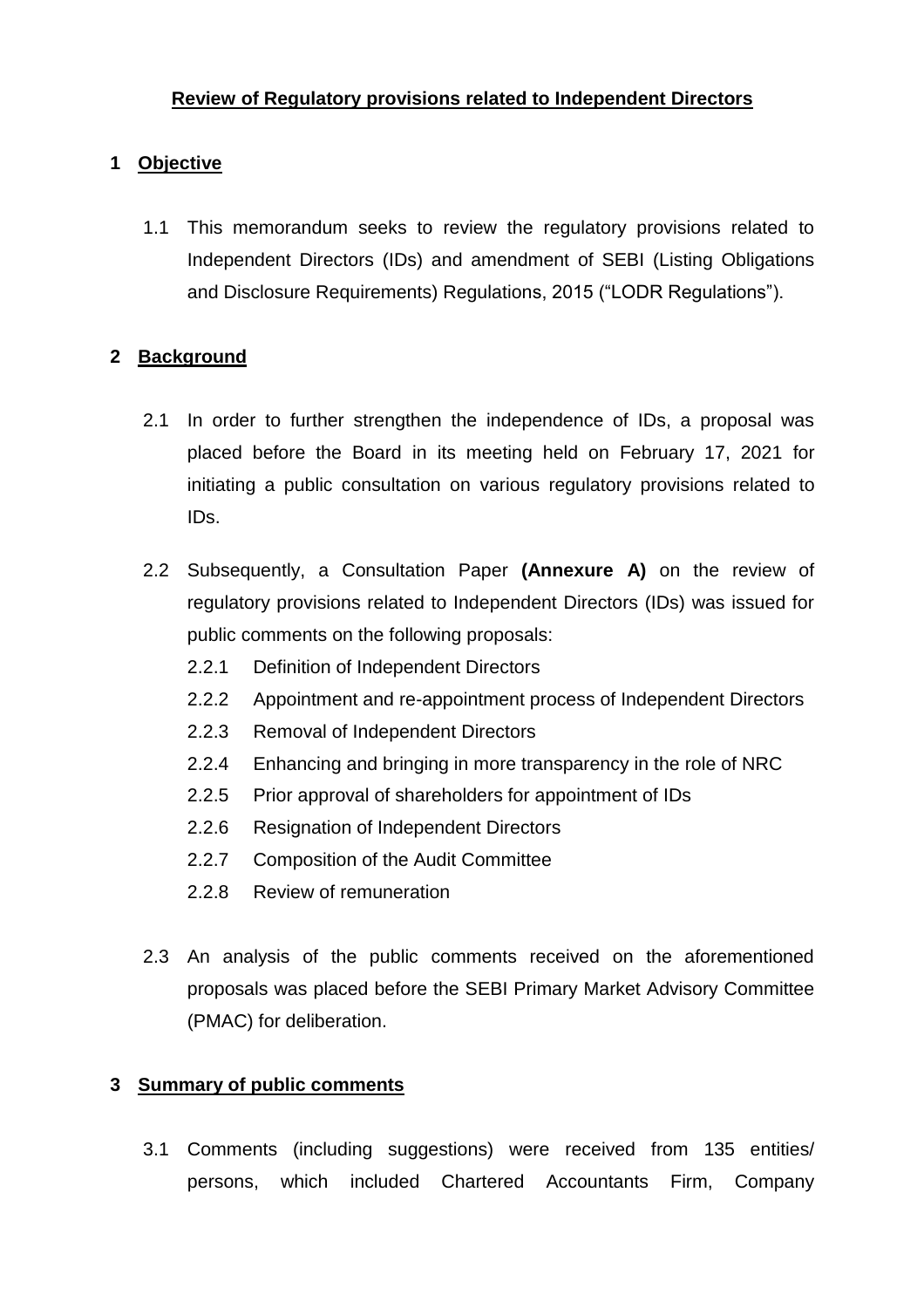Secretaries, Consultants, Corporates, Exchange, Forums, Individuals, Industry bodies, Investors, Investor associations, Legal firms, Proxy advisors etc.

4 Analysis of public comments and the proposal is discussed in detail in the following paras:

## 4.1 **Definition of Independent Directors**

- 4.1.1 Proposal in the Consultation Paper
	- a) KMPs or employees of promoter group companies, cannot be appointed as IDs in the company, unless there has been a coolingoff period of 3 years. The said restriction shall also extend to relatives of such KMPs for the same period.
	- b) The prescribed cooling-off period across all eligibility conditions for a person to be appointed as an ID shall be harmonized to 3 years.

## 4.1.2 Rationale

- a) In order to establish the independence of the person it is important that KMPs or employees of companies forming part of the promoter group and relatives of such KMPs should also be excluded from acting as independent directors.
- b) At present, different cooling off periods are prescribed for various eligibility conditions for an ID, on the basis of the relationship viz. pecuniary relationship or other association viz. KMP/employee/ relative of KMP. A uniform cooling off period shall ensure uniformity and ease of compliance with the regulations.
- 4.1.3 Comments/ suggestions received and our views
	- a) Majority of the comments received are in favour of the proposal to enhance the scope and strengthen the criteria for independence of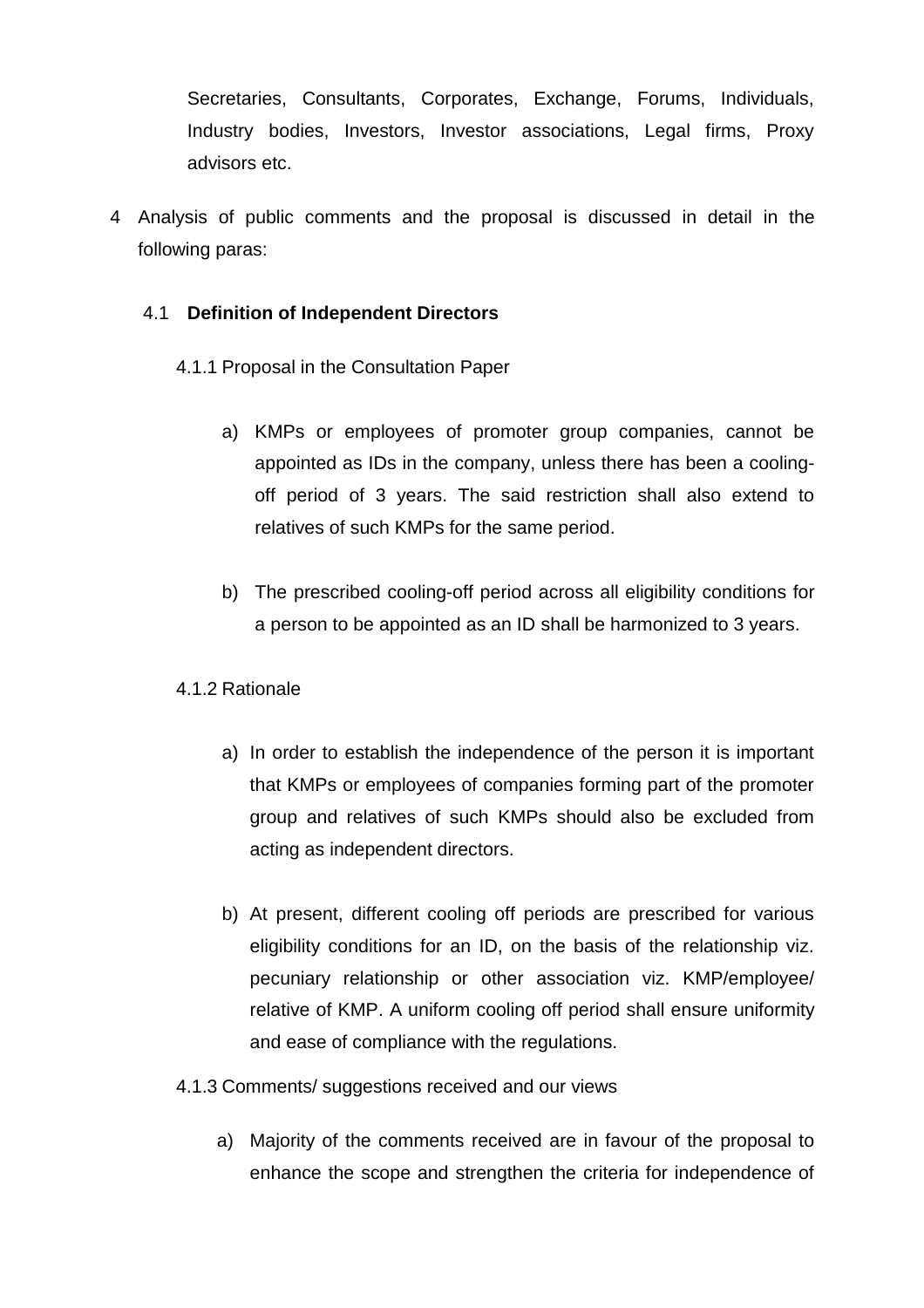IDs and to harmonise the cooling off periods for various eligibility conditions. Suggestions on cooling off period vary from 2 years to 5 years while few have raised concerns on the proposal saying that it would further exacerbate the scarcity of IDs and lead to noneligibility of many qualified people who are in promoter group companies in diverse sectors despite such companies having never interacted with each other.

b) Considering, that the majority of the comments received are in favour of the proposal, it is felt that extending the scope to promoter group companies and having a uniform cooling off period of 3 years proposed in the consultation paper strikes a healthy balance of having a reasonable cooling off period while upholding the independence of the proposed ID. PMAC was also in agreement with the proposal.

## 4.1.4 Proposal

- a) KMPs or employees of promoter group companies, cannot be appointed as IDs in the company, unless there has been a coolingoff period of 3 years. The said restriction shall also extend to relatives of such KMPs for the same period.
- b) The prescribed cooling-off period across all eligibility conditions for a person to be appointed as an ID shall be harmonized to 3 years.

# 4.2 **Appointment, re-appointment and removal process of Independent Directors**

- 4.2.1 Proposal in the Consultation Paper
	- a) Appointment and re-appointment of IDs shall be subject to "dual approval", taken through a single voting process and meeting following two thresholds:
		- i. Approval of shareholders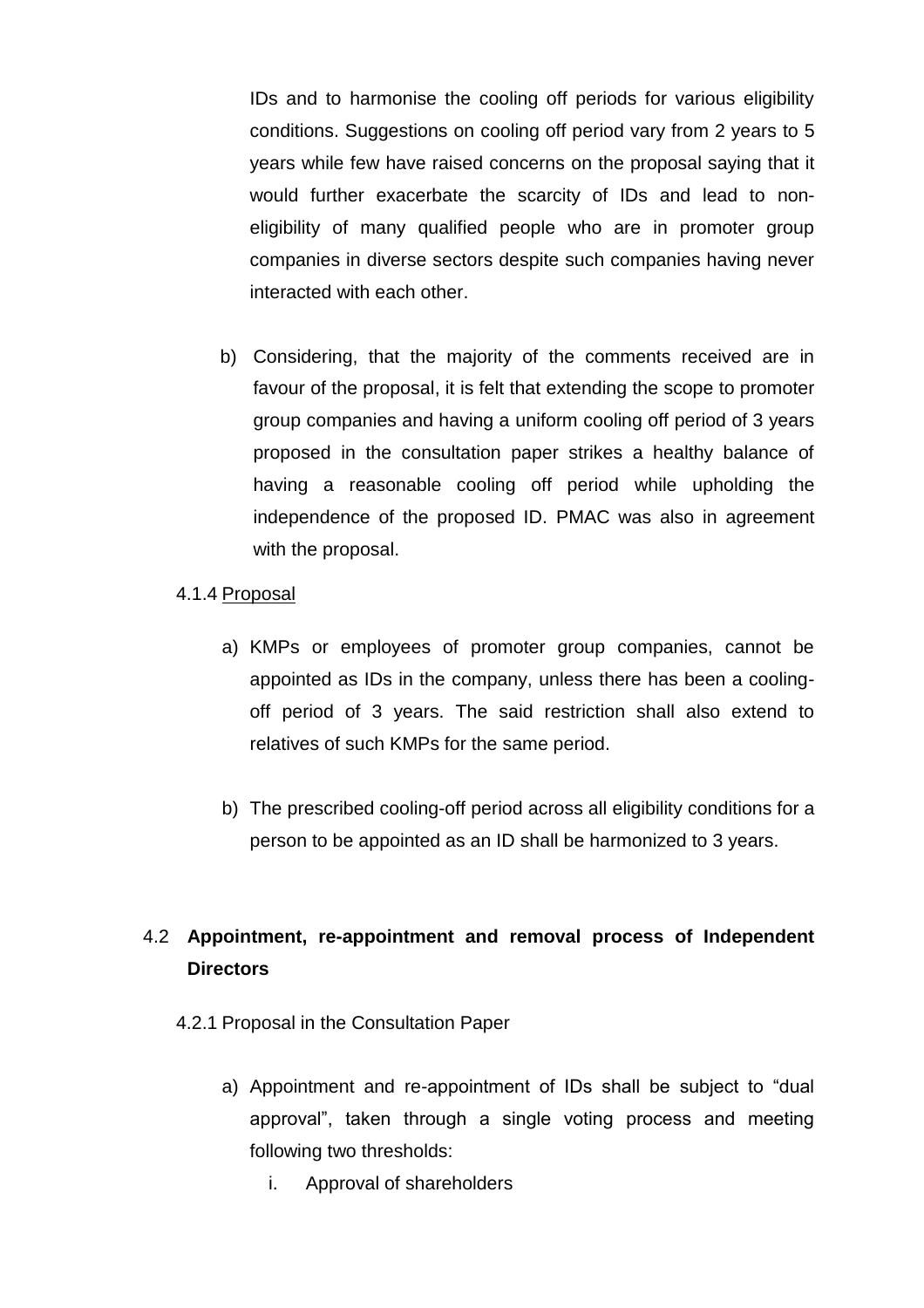- ii. Approval by 'majority of the minority' (simple majority) shareholders. 'Minority' shareholders would mean shareholders, other than the promoter and promoter group. The approval at point (i) above, shall be through ordinary resolution in case of appointment and special resolution in case of re-
- appointment.
- b) If either of the approval thresholds are not met, the person would have failed to get appointed / re-appointed as ID. Further, in such case, the listed entity may either:
	- i. Propose a new candidate for appointment / re-appointment or
	- ii. Propose the same person as an ID for a second vote of all shareholders (without a separate requirement of approval by 'majority of the minority'), after a cooling-off period of 90 days but within a period of 120 days. Such approval for appointment/re-appointment shall be through special resolution and the notice to shareholders will include reasons for proposing the same person despite not getting approval of the shareholders in the first vote.
- c) A similar process was proposed for removal of IDs

#### 4.2.2 Rationale

a) The present system of appointment of IDs may be influenced by the promoters – in recommending the name of ID and in the approval process by virtue of shareholding. This may hinder the "independence" of IDs and undermine their ability to differ from the promoter, especially in cases where the interests of promoter and of minority shareholders are not aligned. Additionally, considering that the role of Independent Directors inter-alia includes protecting the interest of minority shareholders, there is a need for minority shareholders to have greater say in the appointment / reappointment process of IDs.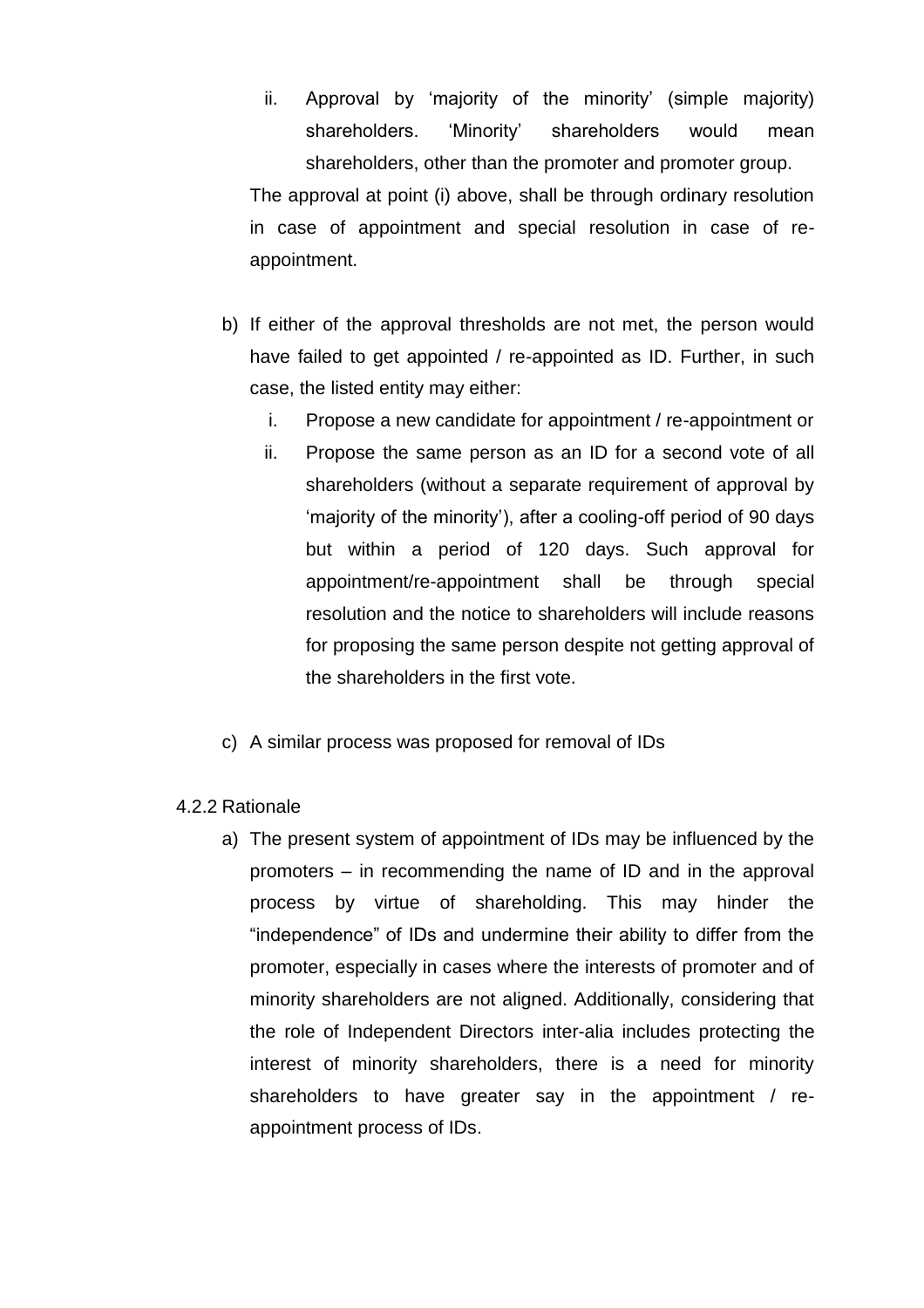#### 4.2.3 Comments/ suggestions received and our views

- a) Majority of the comments received are against the proposal citing practical difficulties in implementation, delays in appointment of ID in case of a deadlock, unintended voting skews due to a minority public shareholders having a significant shareholding etc. Few of the suggestions received are to have only 'majority of minority' approval, alternatively consider 'dual approval' or approval through a special resolution in companies having promoter shareholding above a certain threshold.
- b) The comments received on the proposal on removal of independent directors through dual approval are similar to those received on the appointment process.
- c) From the disclosure of shareholding pattern, it is observed that around 60% of the listed companies have promoter/promoter group shareholding of more than 50%. Such companies comprise around 67% of the total market capitalization. In such companies, it may be relatively simple to pass an ordinary resolution without much support from minority shareholders, however their support may be required for passing of a special resolution.
- d) Hence, there is support for the basic premise of the proposal in the consultation paper of giving more say to minority shareholders in the appointment, re-appointment and removal process of IDs. However, considering the views received, the practical challenges cited, and the possibility of delays in appointment of IDs, it is pragmatic to take a balanced view in the matter by introducing a process which is simpler to implement and covers greater set of shareholders. Such an approach was also recommended by the PMAC.

## 4.2.4 Proposal

a) Appointment/re-appointment and removal of IDs may be through special resolution for all listed entities.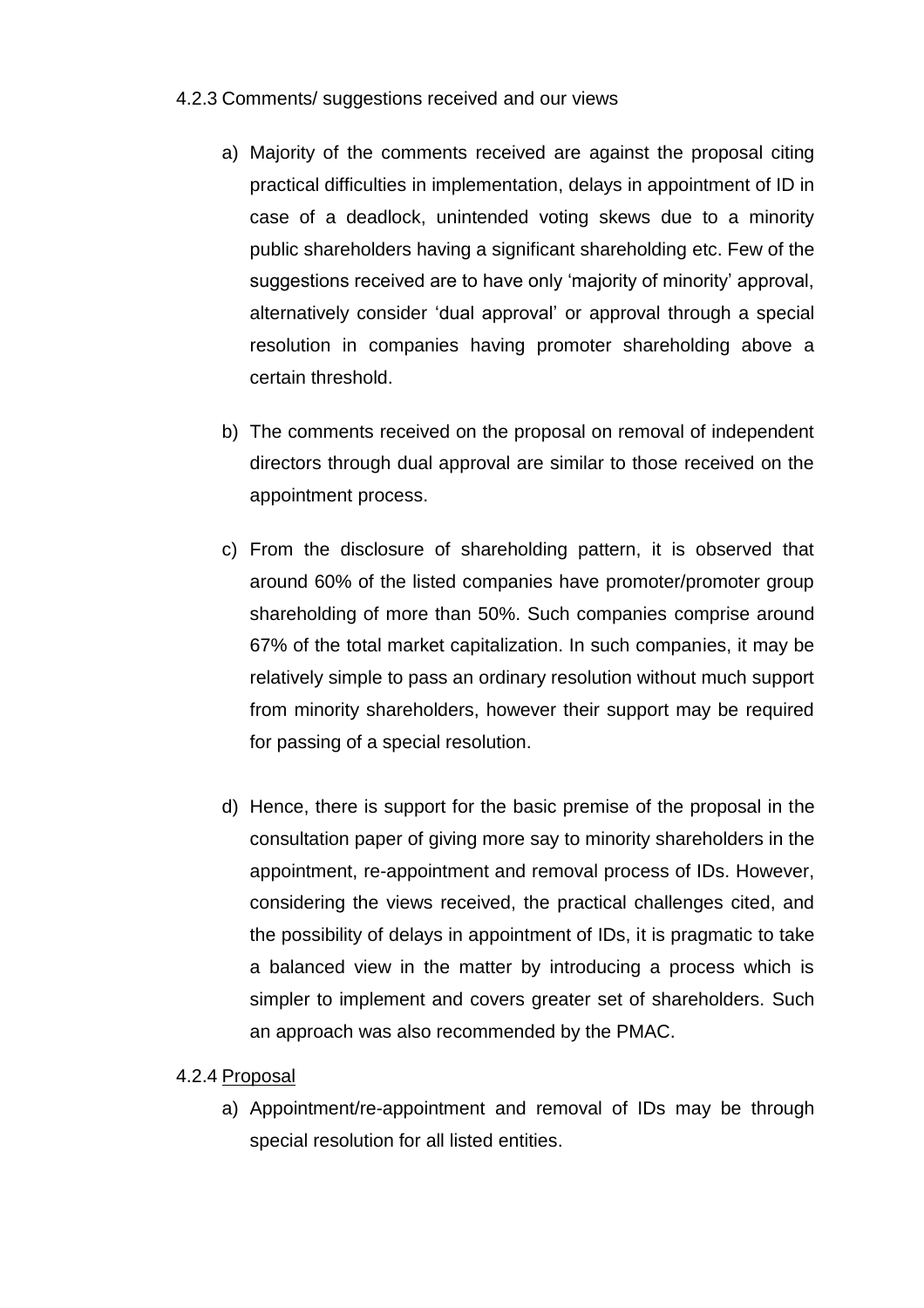# 4.3 **Enhancing and bringing in more transparency in the role of NRC**

## 4.3.1 Proposal in the Consultation Paper

a) The following procedure shall be followed by NRC for selection of candidates for the role of ID:

Process for shortlisting of the candidate

- i. For each appointment, the NRC shall evaluate the balance of skills, knowledge and experience on the board. In the light of this evaluation, a description shall be prepared of the role and capabilities required for a particular appointment.
- ii. The person who is recommended to the Board for appointment as ID should have the capabilities identified in this description.
- iii. For the purpose of identifying suitable candidates, the committee may:
	- Use services of external agencies
	- Consider candidates from a wide range of backgrounds, having due regard to diversity and
	- Consider the time commitments of the appointees
- b) Disclosures to be made to shareholders

The notice for appointment of director shall include the following disclosures:

- i. Skills and capabilities required for the appointment of the ID and how the proposed individual meets the requirement of the role.
- ii. Channels used for searching appropriate candidates. In case, one of the channels is 'recommendation from a person', the category of such person (viz. promoters, institutional shareholders, directors (non-executive, executive, ID) etc.) shall be disclosed.
- c) Composition of NRC may be modified to include 2/3rd IDs instead of majority of IDs.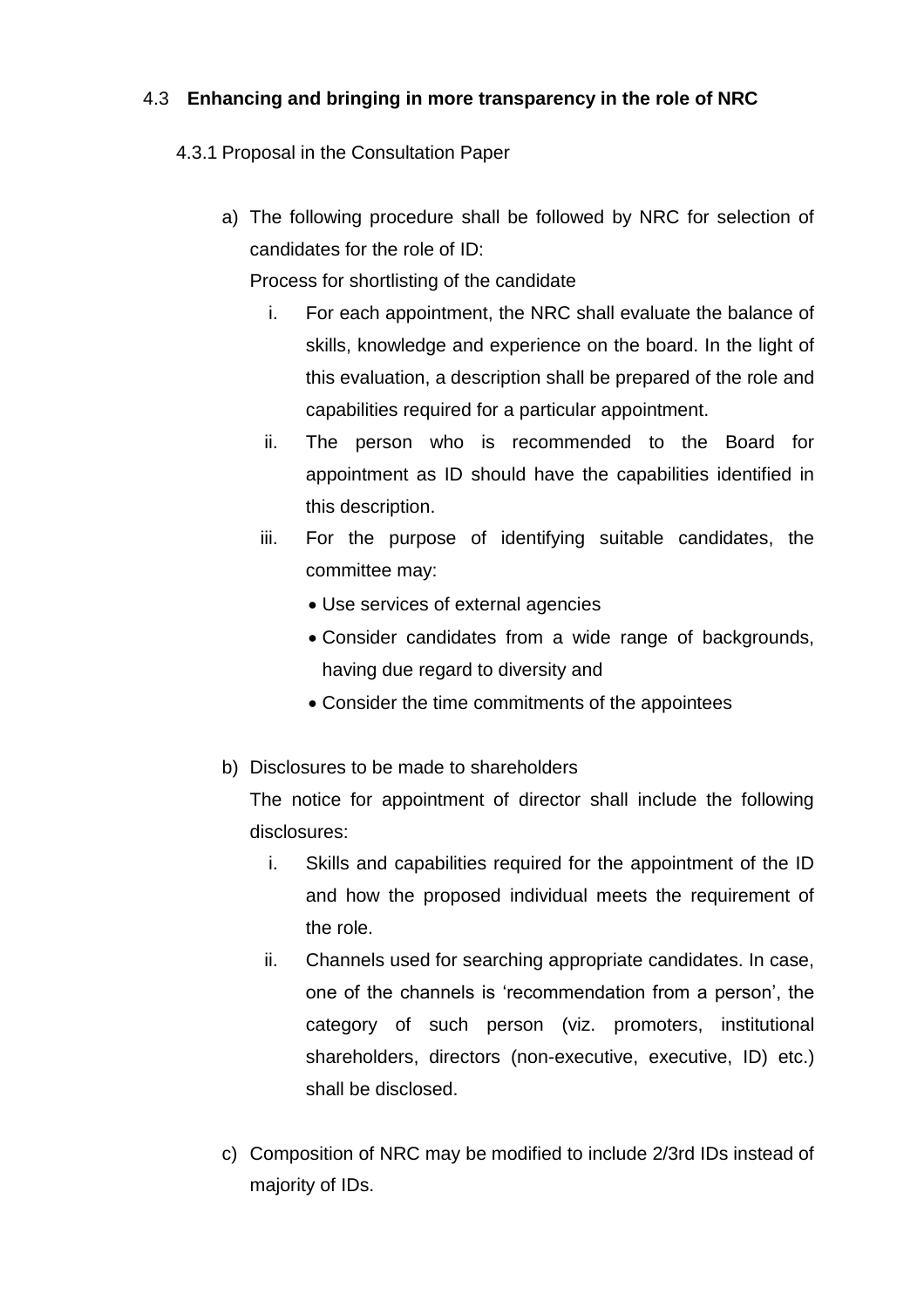#### 4.3.2 Rationale

- a) While the law requires NRC to lay down detailed criteria of qualifications and attributes for directors, apparently there is a lack of transparency in the process followed by NRC. There is therefore, a need to prescribe disclosures regarding the process followed by NRC for selection of candidates for the post of ID.
- b) Further, there is a need to strengthen the composition of IDs in NRC in order to increase its independence from the promoters.
- 4.3.3 Comments/ suggestions received and our views
	- a) Majority of the comments are in favour of the proposal regarding the process for shortlisting of candidates and the composition of NRC citing that it would increase the transparency in the functioning of NRC which would be good from the governance perspective. However, such comments received are majorly against the disclosure on channels used for searching citing that it would discourage people from making worthy recommendations to the NRC, and for making an informed decision only the skill set of the ID may be required not the channel used. It has been further stated that the use of search agencies would skew the process in favour of the same pool of candidates.
	- b) Considering the comments received and in order to avoid unintended consequences of shareholders getting biased based on the source of search/recommendation, it is proposed that we may not go ahead with the disclosures on the channels used for searching. Further, use of search agencies is an option that can be explored by the NRC for identifying suitable candidates and is not mandatory.
	- c) PMAC, while agreeing with the proposal, has further recommended that the notice to shareholders may also include disclosure on directorships of the candidates in the past 3 years, including resignations.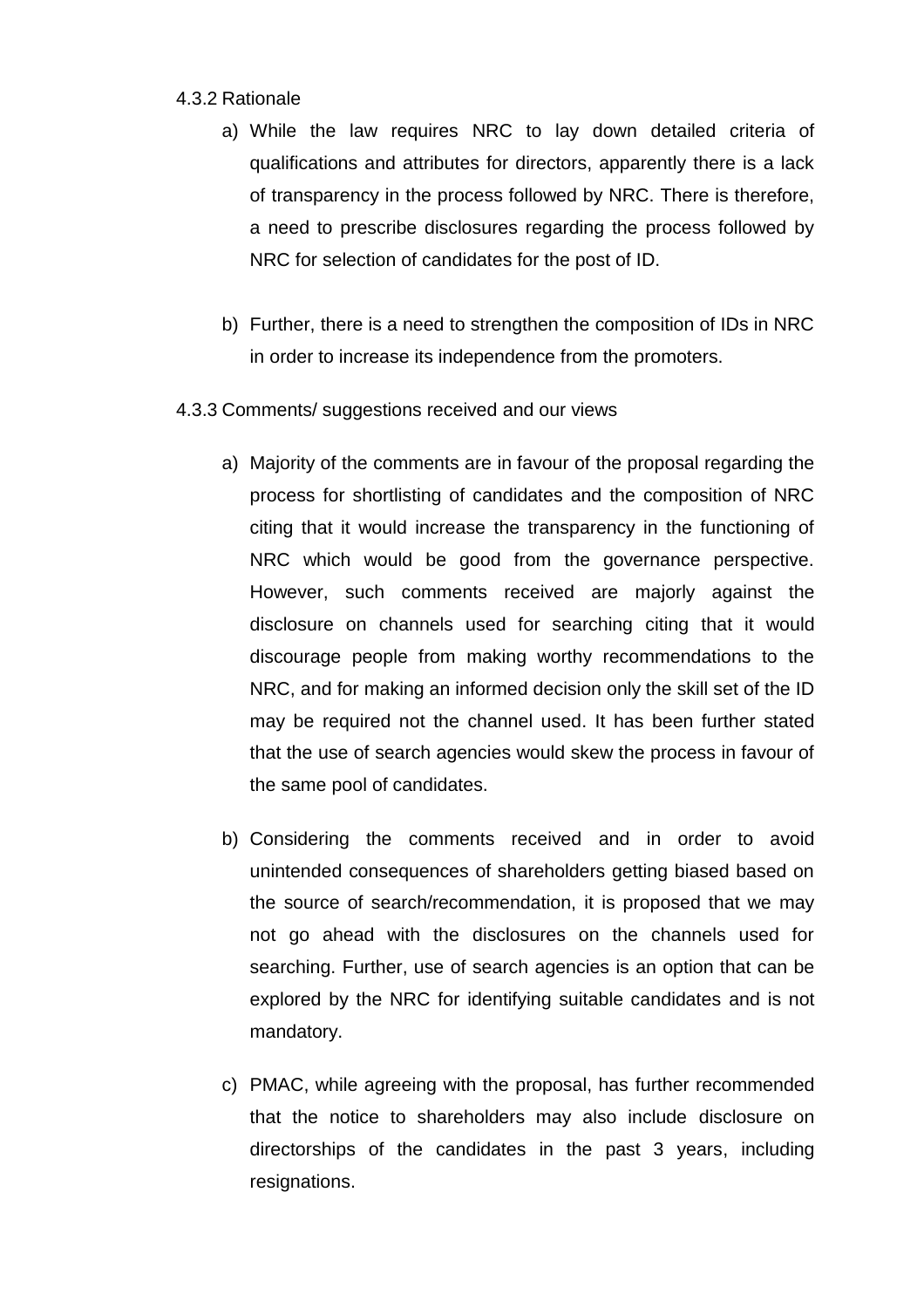## 4.3.4 Proposal

I. The following procedure shall be followed by NRC for selection of candidates for the role of ID:

# a. Process for shortlisting of the candidate

- i. For each appointment, the NRC shall evaluate the balance of skills, knowledge and experience on the board. In the light of this evaluation, a description shall be prepared of the role and capabilities required for a particular appointment.
- ii. The person who is recommended to the Board for appointment as ID should have the capabilities identified in this description.
- iii. For the purpose of identifying suitable candidates, the committee may:
	- Use services of an external agencies, if required
	- Consider candidates from a wide range of backgrounds, having due regard to diversity and
	- Consider the time commitments of the appointees
- b. Disclosures to be made to shareholders

The notice for appointment of director shall include the disclosures regarding the skills and capabilities required for the appointment of the ID and how the proposed individual meets the requirement of the role. Further, it shall also include directorships in the past 3 years including resignations, if any.

II. Composition of NRC may be modified to include 2/3<sup>rd</sup> IDs instead of majority of IDs.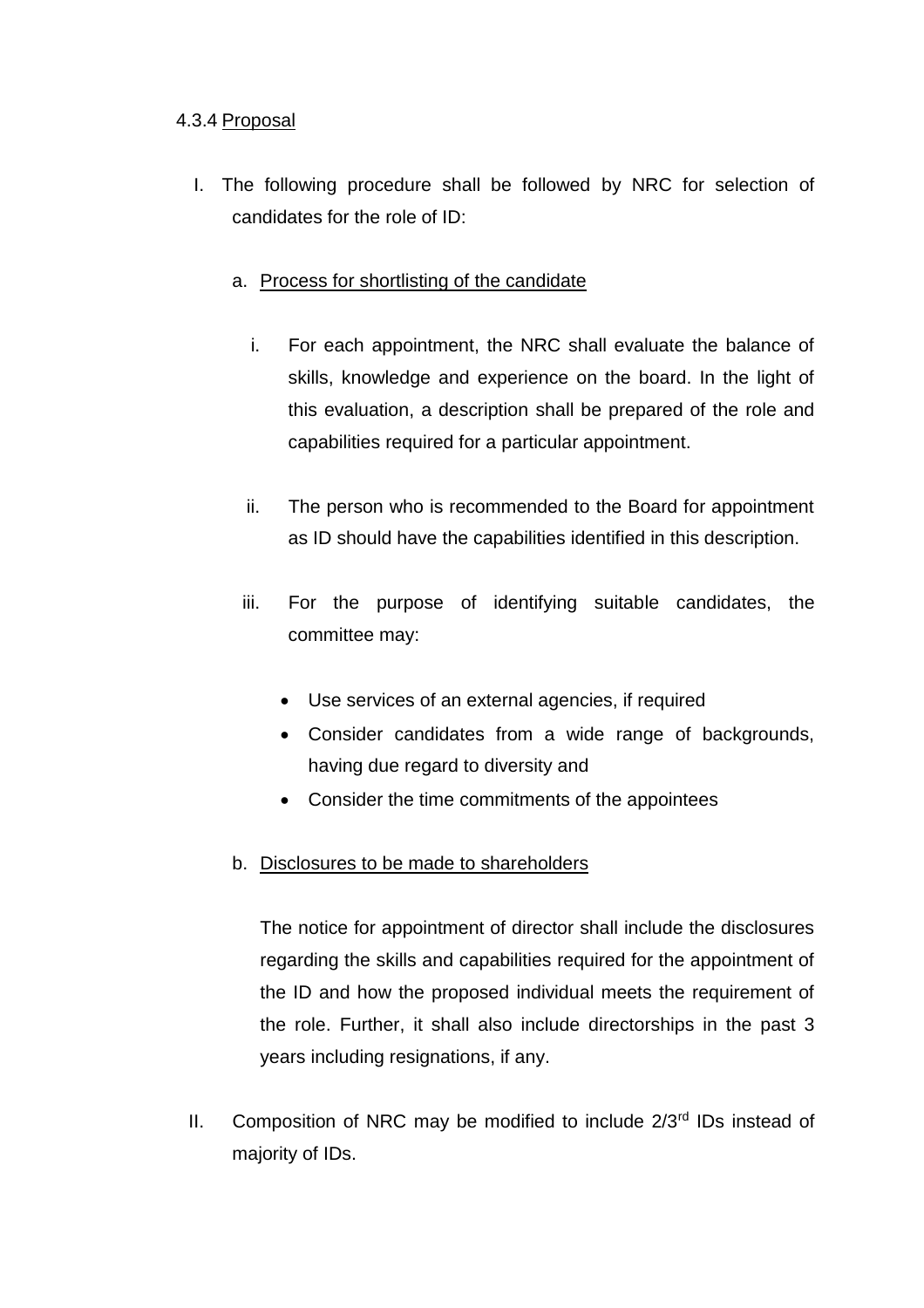# 4.4 **Approval of shareholders for appointment of IDs within a stipulated timeframe**

- 4.4.1 Proposal in the Consultation Paper
	- a) Independent Directors shall be appointed on the board only with prior approval of the shareholders at a general meeting.
	- b) In case, a casual vacancy arises due to resignation / removal / death / failure to get re-appointed etc., the approval of shareholders should be taken within a time period of 3 months.

## 4.4.2 Rationale

- a) As per the current practice, companies appoint independent directors as additional directors, subject to approval of the shareholders at the next general meeting. Due to this, there can be a significant time gap between the appointment of an independent director and approval of shareholders, which is not in the best interest of especially the minority shareholders.
- b) There have been cases in the past where the shareholders have rejected the appointment of IDs while these IDs had served on the Board for few months. Reduction/ elimination of this gap may give more say to shareholders in the appointment process.
- 4.4.3 Comments/ suggestions received and our views
	- a) Majority of the comments are against the proposal citing reasons that it would increase the compliance burden of the companies without any corresponding benefit. Alternatively, it has been suggested to take shareholder approval within a time frame of  $3 - 6$ months for appointments as well as casual vacancy.
	- b) Considering that majority of the public comments received are against the proposal citing practical difficulties and that the intent of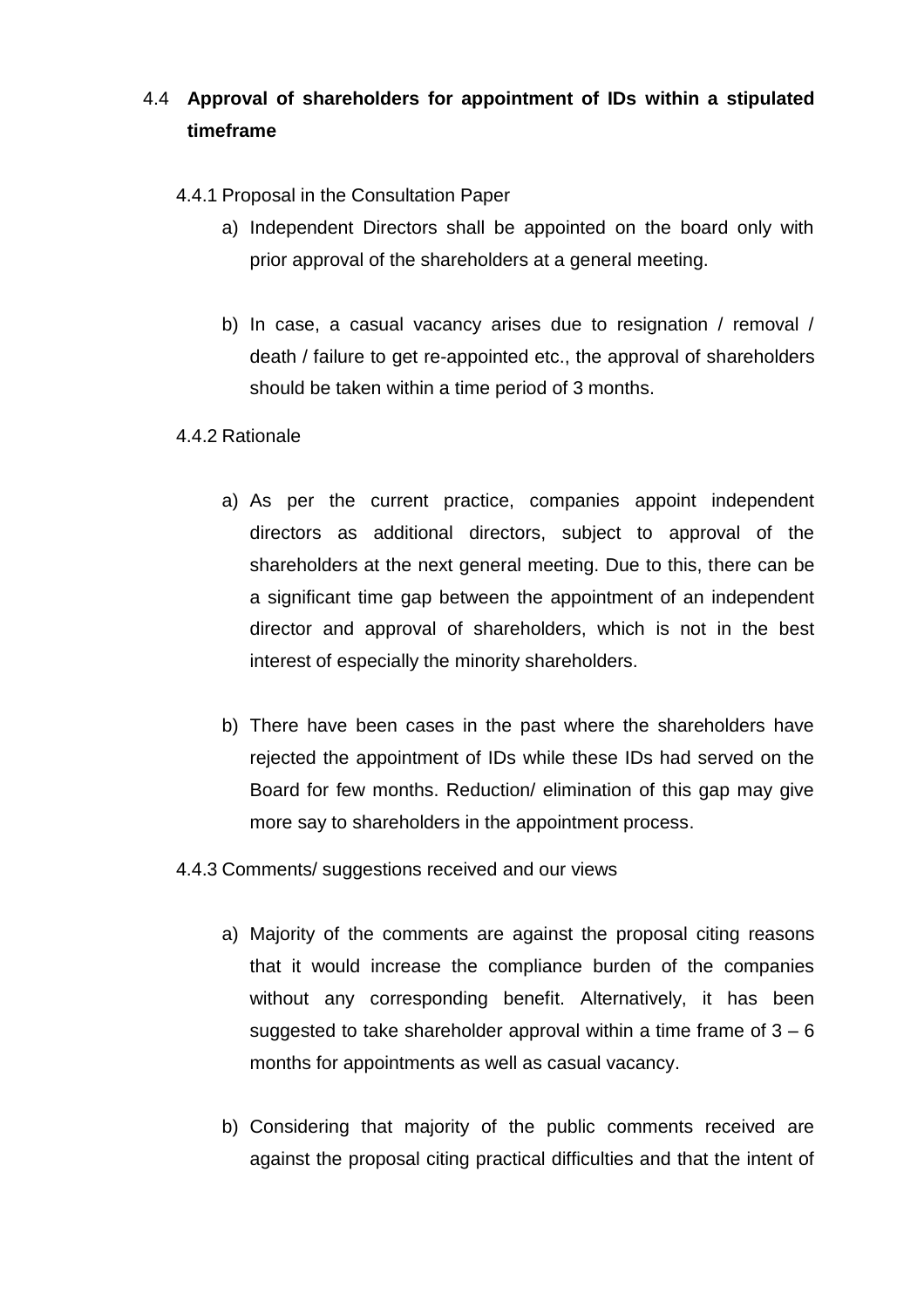this proposal was to reduce the possible gap of up to 1 year between the appointment of an ID and the approval of shareholders, it is proposed to prescribe a time frame, within which the approval of shareholders may be taken. Further, in order to bring consistency and ease of compliance, the PMAC, while agreeing with the proposal, recommended that such time frame may also be applied in case of approval of appointment of all directors viz. IDs, Executive Directors, Non-Executive Directors, MDs/WTDs etc.

## 4.4.4 Proposal

a) Approval of shareholders for appointment of IDs shall be taken at the next general meeting or within a time period of 3 months from the date of appointment on the Board, whichever is earlier. This requirement shall be applicable on all appointments including that arising due to casual vacancy. Further, this requirement shall be applicable for appointment of all directors including Executive Directors and Non-Executive Directors.

## 4.5 **Resignation of IDs**

- 4.5.1 Proposal in the Consultation Paper
	- a) The entire resignation letter of an ID shall be disclosed along with a list of his/her present directorships and membership in board committees.
	- b) If an ID resigns from the board of a company stating reasons such as pre-occupation, other commitments or personal reasons, there will be a mandatory cooling-off period of 1 year before the ID can join another board.
	- c) It is proposed that there should be a cooling-off period of 1 year before a director can transition from an ID to a whole-time director.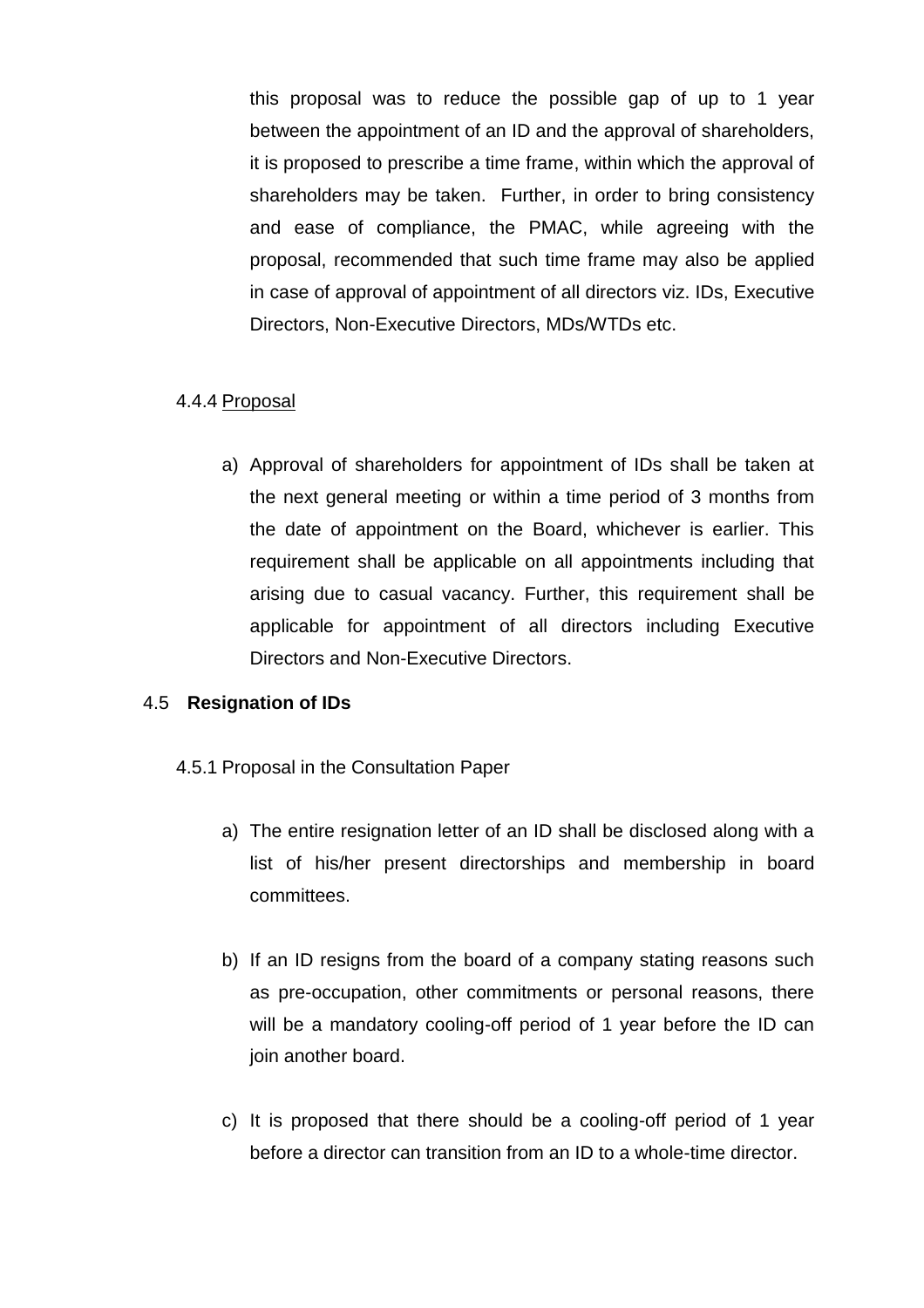- a) As per current provisions of LODR, the resigning ID within 7 days of his resignation, has to disclose to stock exchanges, detailed reasons for the resignation along-with a confirmation that there is no other material reason for resignation other than those already provided.
- b) It is observed that IDs often resign for reasons such as preoccupation, other commitments or personal reasons and then join the boards of other companies. There is, therefore, a need to further strengthen the regulations around resignation of Independent Directors.
- c) Cases have also been observed where IDs have resigned and then joined the same company as an executive director. While there may be valid reasons for transition from an ID to executive director, such instances where an ID knows that he/she may move to a larger role in the company in the near future, may practically lead to a compromise in independence.
- 4.5.3 Comments/ suggestions received and our views
	- a. While majority of the commentators are in favour of disclosure of the resignation letter they are against the cooling off period in case of resignation due to personal reasons or time commitments. There is a mixed response on the cooling off period for transitioning from ID to WTD.
	- b. Few of the views against the proposal have cited situations where there may be genuine reasons for citing 'personal reasons' for resignation, such as where ID is not getting along-with other board members or may feel that he/she is unable to contribute to the Board. In such cases, it may not be fair to undergo a cooling- off period else the director may feel pressurized to continue on the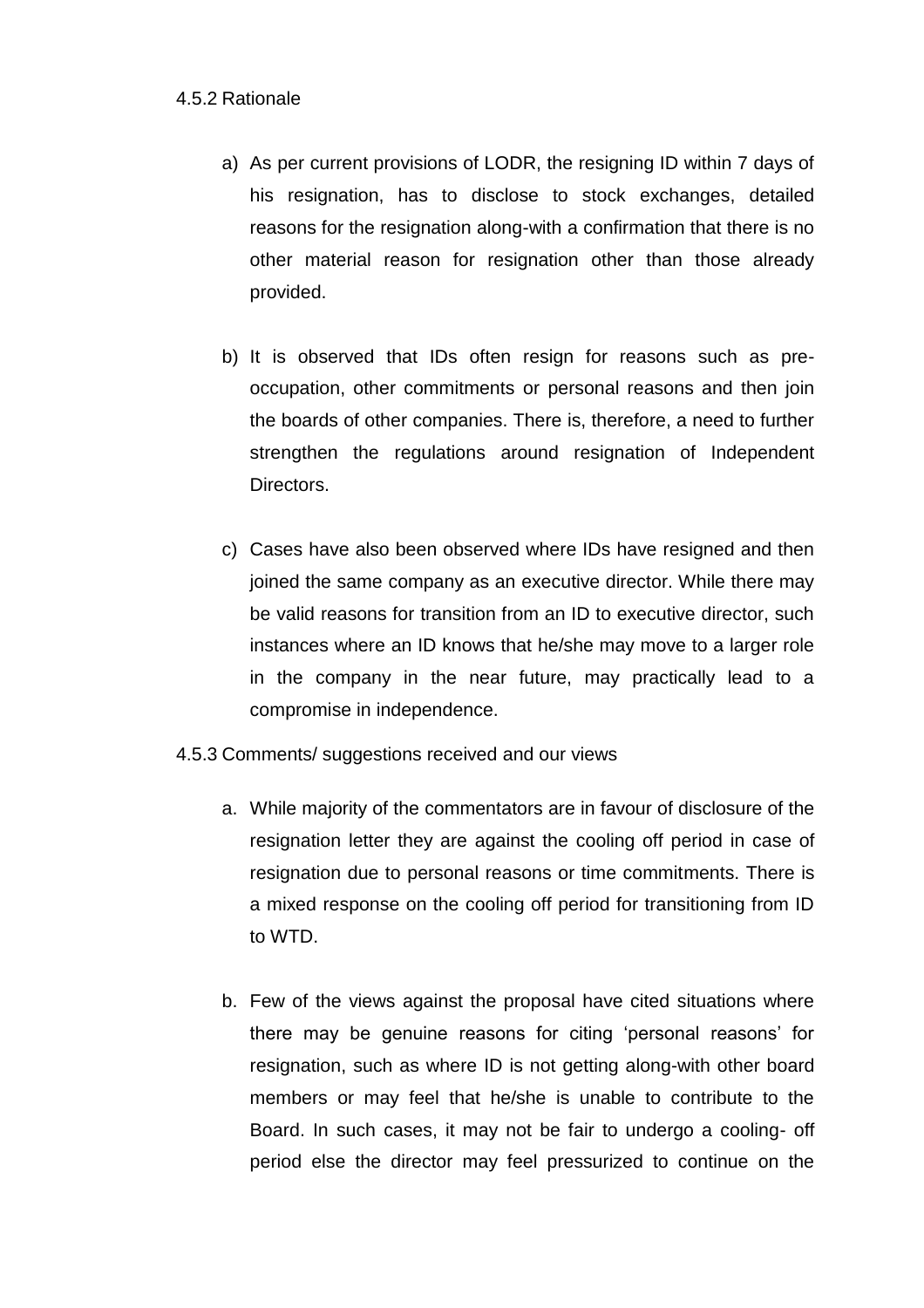Board, which may not be in the best interest of the Company. Views have also been expressed that IDs may find ingenious reasons for their resignations and may avoid using words like pre-occupation, other commitments or personal reasons alternatively, IDs may first join the board of other companies and then resign from the current company, thus, bypassing this requirement. PMAC was also of a similar view and suggested doing away with this provision.

- c. In respect of transitioning from ID to WTD while few are in support of the proposal others against the proposal have expressed that owing to the existing knowledge and expertise of the ID, regarding the business, change in role from ID to WTD may be in the interest of the Company and shareholders. PMAC was also of a similar view and recommended not to go ahead with the proposal on stipulating a cooling off period for transitioning from ID to WTD.
- d. Considering that LODR Regulations already require disclosure of detailed reasons for resignation along-with a confirmation that there is no other material reason other than those provided by the ID, the disclosure of the entire resignation letter is only an extension of this requirement. Since the majority of the comments are in favour of greater transparency through enhanced disclosures, it is proposed to go ahead with the proposal. PMAC also recommended the same.
- e. Considering the comments received on the proposal of cooling-off period on resignation citing personal or other commitments, it is felt that in such cases the directors may not be able to leave a board and may continue to work in compelling circumstances, which may not be in the best interest of the Company. Thus, this requirement may not serve the intended purpose of strengthening the disclosures around resignation.
- f. With respect to the proposal regarding a cooling off period while transitioning from ID to WTD, while PMAC has recommended against the proposal, it is felt that a cooling-off period would reduce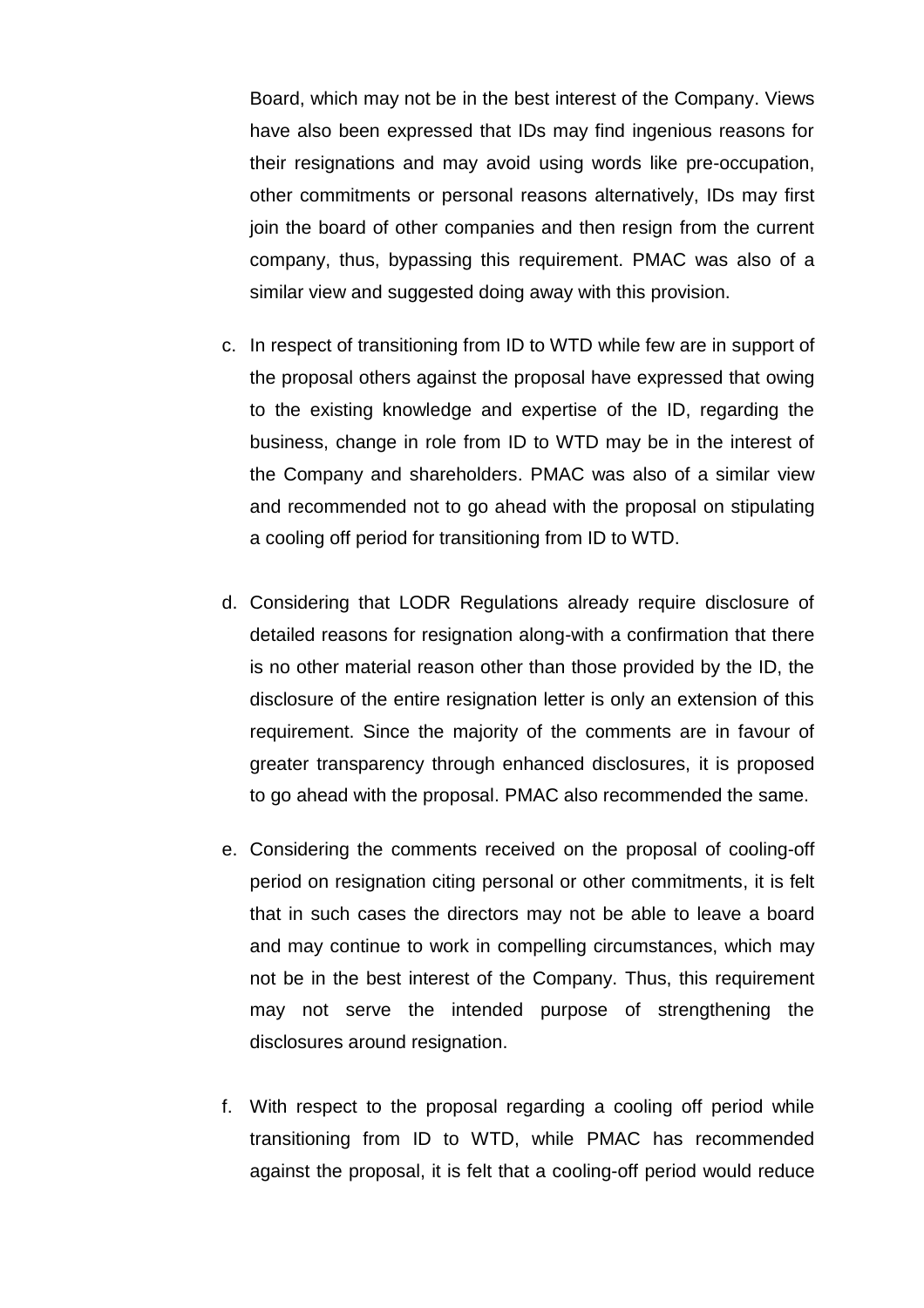potential impairments to an independent director's impartiality in decision-making in instances where an ID knows that he/she may move to a larger role in the company in the near future. It is therefore proposed to go ahead with the proposal. It may also be clarified that this provision would be applicable in case of transitioning to WTD in the same company/ holding/subsidiary/associate company or any company belonging to the promoter group.

## 4.5.4 Proposal

- a) The entire resignation letter of an ID shall be disclosed along with a list of his/her present directorships and membership in board committees.
- b) Cooling-off period of 1 year before an ID can transition to a wholetime director in the same company/ holding/subsidiary/associate company or any company belonging to the promoter group.

#### 4.6 **Composition of the Audit Committee**

- 4.6.1 Proposal in the Consultation Paper
	- a) Considering the importance of the Audit Committee with regard to related party transactions and financial matters, it is proposed that audit committee shall comprise of 2/3rd IDs and 1/3rd Non-Executive Directors (NEDs) who are not related to the promoter, including nominee directors, if any.

#### 4.6.2 Rationale

a) The LODR Regulations cast specific responsibilities on the Audit Committee (two-thirds of its members are independent directors), to review financial statements, scrutinize inter-corporate loans & investments and valuation of undertakings and assets of the listed entity, wherever applicable. In case of related party transactions,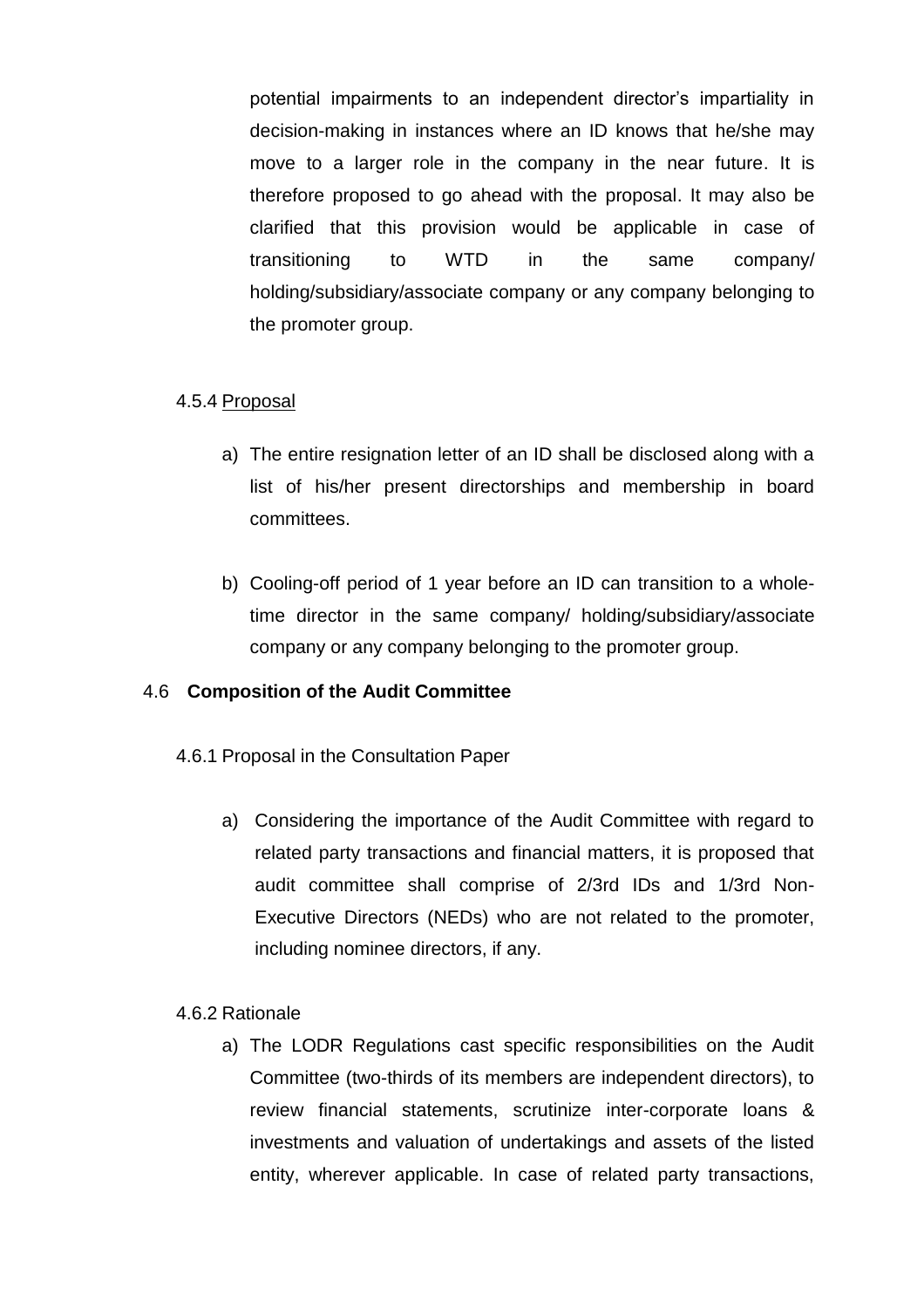prior approval of the Audit Committee is mandatory. SEBI has mandated that a committee of IDs should give their recommendations on open offers and schemes of arrangements.

4.6.3 Comments/ suggestions received and our views

- a) Majority of the comments received are against the proposal citing reasons such as it would reduce the flexibility of the companies on selecting 1/3 members despite the majority of audit committee being independent and that NEDs not related to promoters are effectively equivalent to IDs. Further, the company may not have any NED not related to the promoter. While majorly the views received concur with the important role that audit committee plays in the affairs of the company and the need to keep it independent, they are of the view that prescribing conditions for the remaining 1/3 members may not lead to much benefit.
- b) Considering the comments received, to ensure a balance between independence and efficiency of the audit committee the existing composition of  $2/3^{rd}$  of IDs may be replaced with atleast  $2/3^{rd}$  of IDs. Also, in order to further enhance the scrutiny around Related Party Transactions (RPTs) it is proposed that only Independent Directors forming part of the Audit Committee may approve RPTs. PMAC has also recommended the same.

# 4.6.4 Proposal

- a) At least  $2/3<sup>rd</sup>$  of the members of the audit committee shall be independent directors.
- b) All RPTs shall be approved by only Independent Directors on the Audit Committee.

# 4.7 **Review of remuneration**

4.7.1 Views sought in the Consultation Paper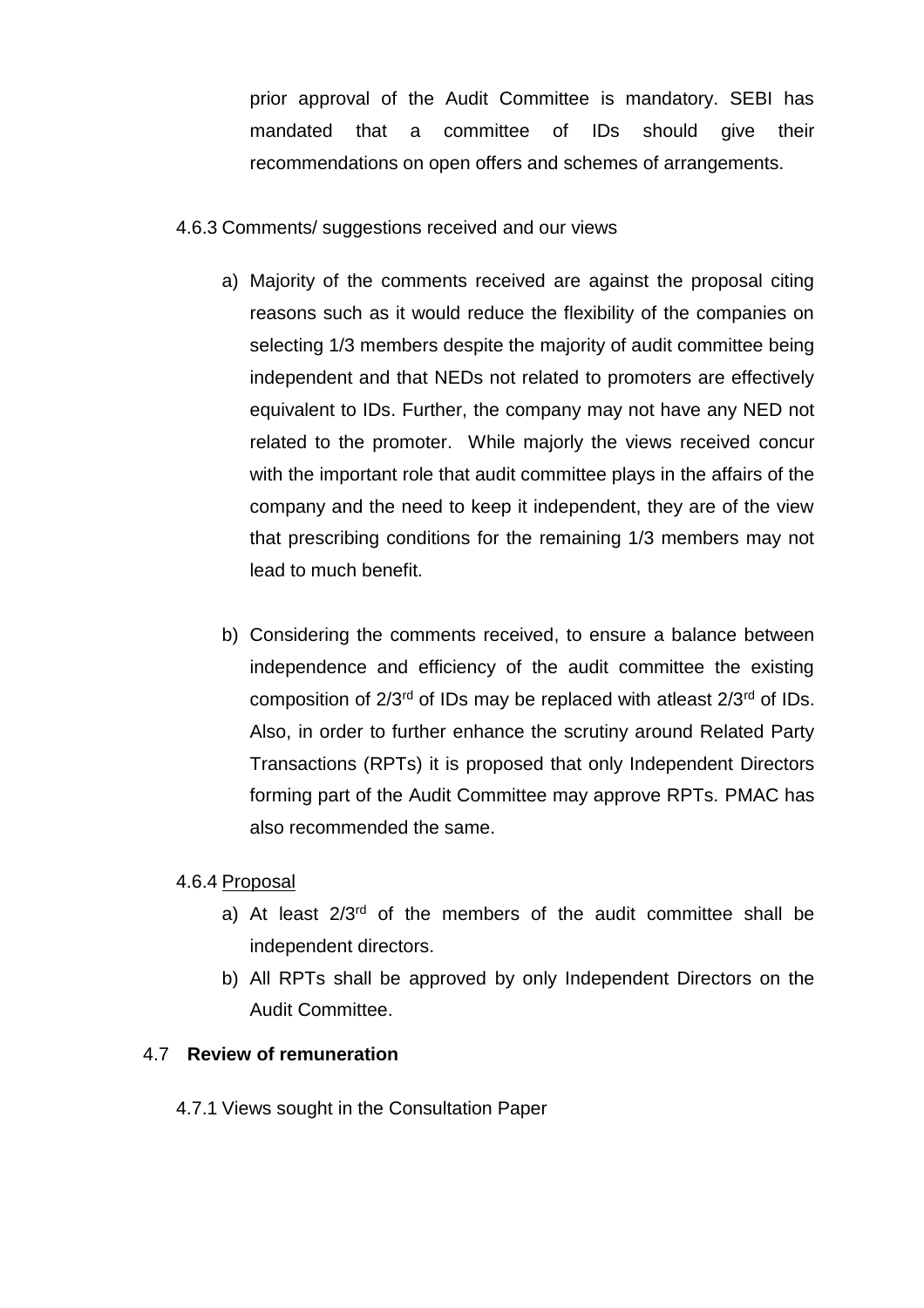- a) Whether there is a need for reviewing the remuneration structure for IDs.
	- i. If so, whether ESOPs with a long vesting period of 5 years, be permitted for IDs, in place of profit linked commission and
	- ii. What should be the maximum limit of remuneration through ESOPs.

#### 4.7.2 Rationale

- a. At present, in terms of both Companies Act and LODR Regulations, IDs cannot be given stock options. There is a need to adequately compensate the IDs on the basis of their value and time-commitments to the company. While there are concerns that a large remuneration may compromise the independence of ID, lesser compensation may also not attract competent IDs on the boards of the listed entities.
- b. Linking remuneration to profit or performance linked commission ensures that IDs have "skin-in-the-game". The concern with this approach - that profit or performance linked commission may encourage short-termism and lead to conflicts, may be addressed by permitting ESOPs to IDs (instead of profit linked commission) with a long vesting period of say, 5 years. ESOPs are a commonly used method of remuneration for employees, especially in technology and start-up companies, since it ensures alignment of interests of the company and of the employees.

#### 4.7.3 Comments/ suggestions received and our views

a. Majority of the comments received are against ESOPs replacing profit linked commission and instead, ESOPs as an additional option of remuneration have been suggested with the reasoning that ESOPs being market linked are not guaranteed and therefore cannot be the only way to remunerate IDs. Views have also been received that while ESOPs may be suitable for start-ups, it may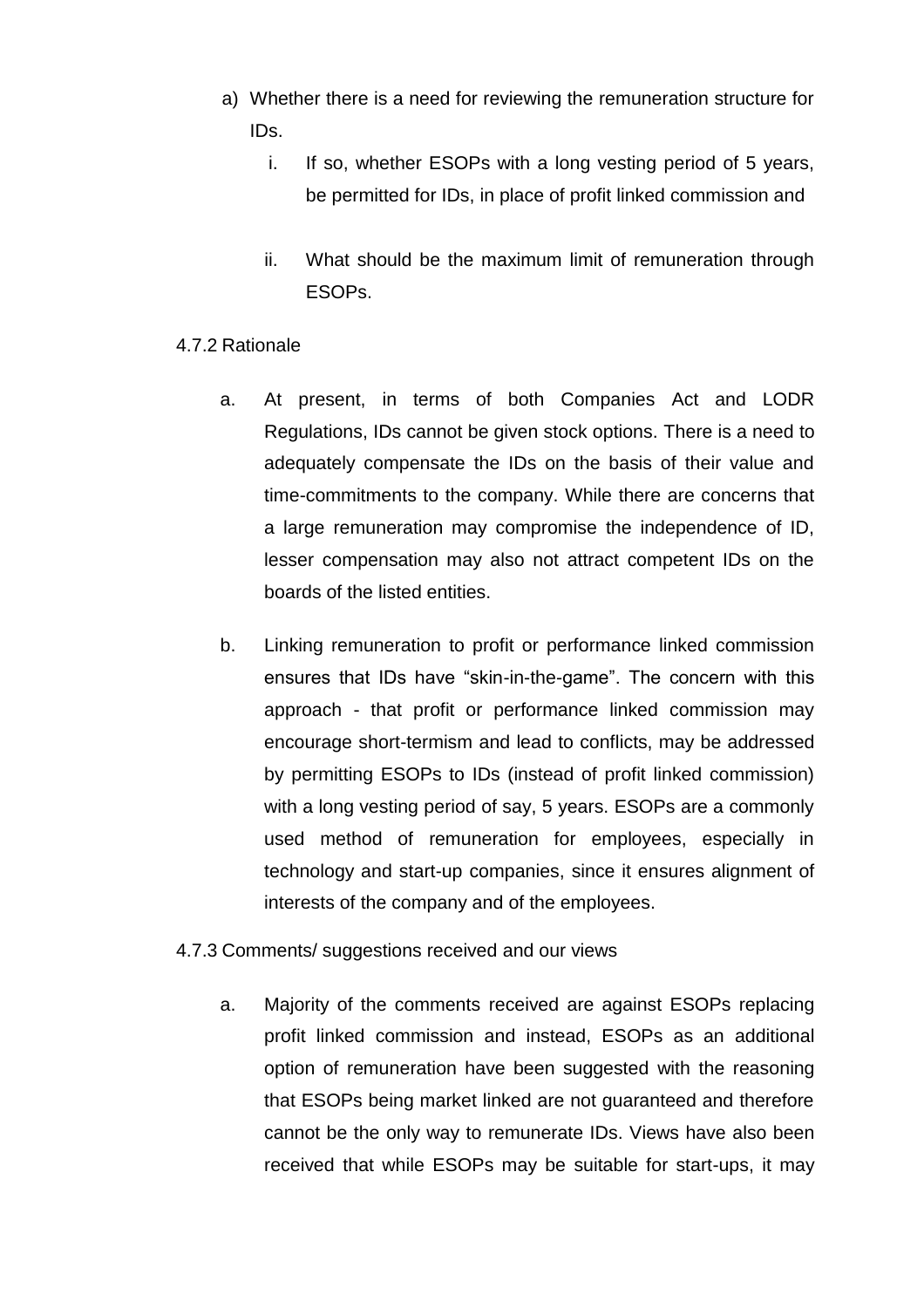not be fair to get compensated after 5 years, for services done today; considering that the average age of IDs is more than 65 years. Majority of the views have suggested on upward review of the threshold on sitting fees.

PMAC was of the view of giving flexibility to the company to decide the remuneration within the overall celling and suggested that ESOP may be issued within the existing threshold of remuneration, in the same manner as is being issued to other directors and valuation may be done as prescribed under IndAS.

#### 4.7.4 Proposal

*a)* A reference may be made to MCA, for giving greater flexibility to companies, by permitting all directors to be eligible for remuneration including profit linked commissions, sitting fees, ESOPs etc. within the overall prescribed limit specified under Companies Act, 2013. Further, the valuation of ESOPs may be done based on approved valuation methods under IndAS.

## **Additional proposals**

#### 4.8 **Directors and Officers Insurance for IDs**

- 4.8.1 Existing Provision
	- a) Regulation 25 (10) of LODR Regulations mandated that with effect from October 01, 2018, the top 500 listed entities by market capitalization shall undertake Directors and Officers insurance ('D and O insurance') for all their independent directors of such quantum and for such risks as may be determined by its board of directors.
- 4.8.2 Suggestions received as part of consultation process and our views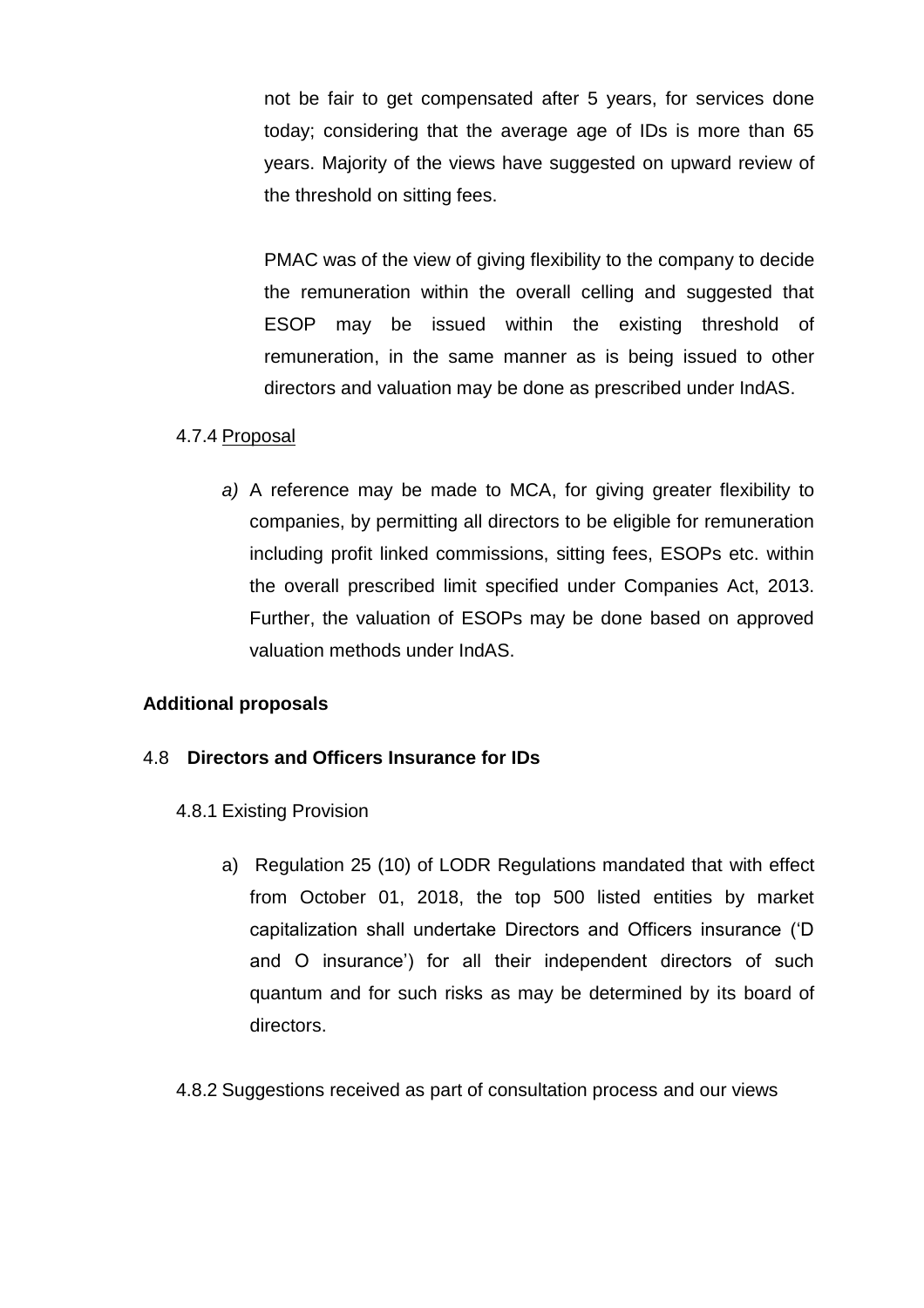- a) In this regard, suggestions have been received that considering the increased expectation from IDs and heightened regulatory scrutiny, adequate protection under a proper D and O insurance policy will help Directors perform their duties more effectively. Thus, the requirement of mandatory D and O insurance should be extended to all listed entities.
- b) IDs have significant responsibilities in their capacity as board members and even more so in their capacity as an IDs. It is possible that the liabilities arising from such responsibilities may act as a deterrent for several good quality IDs from joining corporate boards. In view of the same, the requirement to undertake D&O insurance for all its IDs was introduced based on the recommendations of the Committee on Corporate Governance, chaired by Shri. Uday Kotak ("Kotak Committee"). The Kotak Committee had also recommended that over time, this requirement of mandatory D&O insurance may be extended to all listed entities.
- c) Considering that over 2 years have elapsed from the introduction of mandatory D&O insurance for IDs of the top 500 companies, it is felt that this requirement may now be extended to a larger set of entities. Further, considering the cost implications, sufficient time may be given to companies, for compliance. PMAC was also in favour of the proposal.

## 4.8.3 Proposal

- a) The requirement of undertaking Directors and Officers insurance may be extended to the top 1000 companies (by market capitalization).
- 4.9 **Eligibility conditions for IDs in respect of the relationships of their relatives with the listed entity, its holding, subsidiary or associate company**
	- 4.9.1 Existing regulatory provision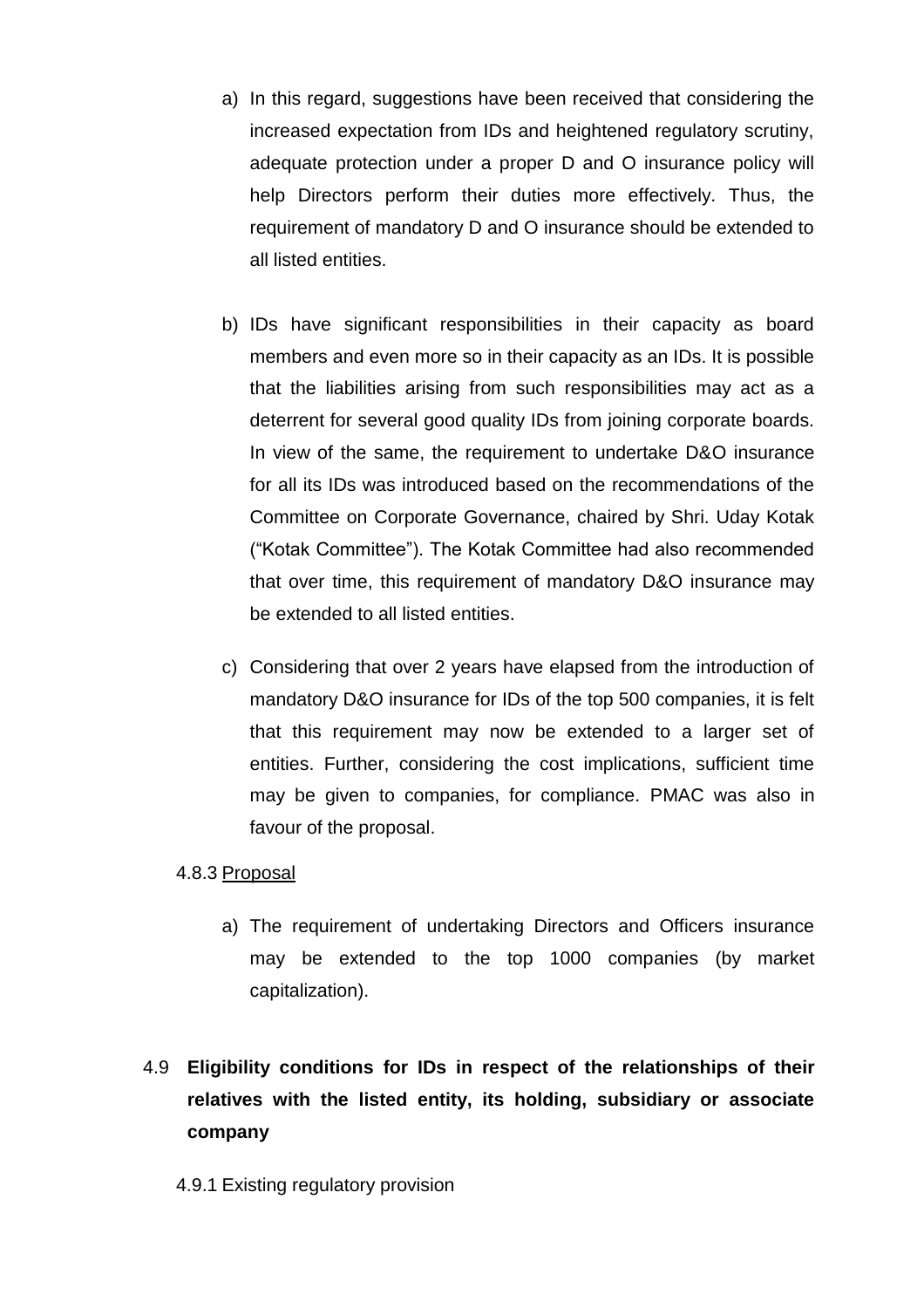- a) As per Regulation 16 (1) (b) (v) and 16 (1) (b) (vi) (A) of LODR Regulations, the eligibility conditions of appointment as ID include:
	- i. Regulation 16 (1) (b) (v) none of whose relatives has or had pecuniary relationship or transaction with the listed entity, its holding, subsidiary or associate company, or their promoters, or directors, amounting to two per cent. or more of its gross turnover or total income or fifty lakh rupees or such higher amount as may be prescribed from time to time, whichever is lower, during the two immediately preceding financial years or during the current financial year.
	- ii. Regulation 16 (1) (b) (vi) who, neither himself, nor whose relative(s)  $-(A)$  holds or has held the position of a key managerial personnel or is or has been an employee of the listed entity or its holding, subsidiary or associate company in any of the three financial years immediately preceding the financial year in which he is proposed to be appointed;
- b) Provisions in Companies Act
	- i. The definition of independent director under Section 149 of the Companies Act, 2013 was amended with effect from May 7, 2018, to:
		- include a wider set of pecuniary transactions with relatives
		- Permit relatives of employees of the company, its holding, subsidiary or associate company (in the preceding three financial years) to be appointed as independent director

#### 4.9.2 Our views

a) SEBI has received many representations from various stakeholders to harmonise the aforesaid provisions of LODR Regulations with that of Companies Act, 2013.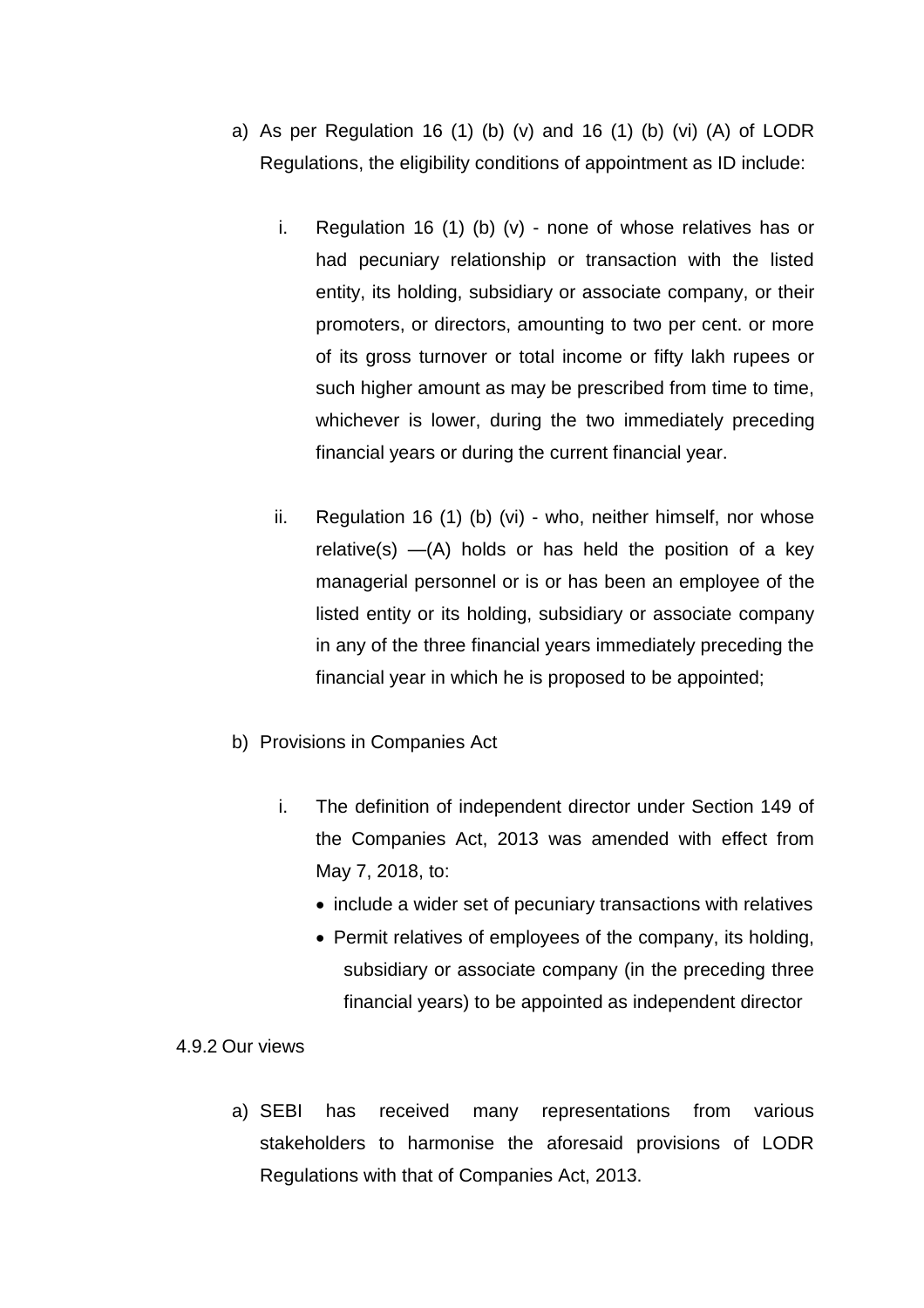b) In view of this, it is proposed that the eligibility requirements for independent directors in LODR Regulations, may be aligned with the aforementioned changes in Companies Act subject to retaining lower threshold for pecuniary relationship of relatives as per existing provisions in the LODR.

# 4.9.3 Proposal

- a) Regulation 16 (1) (b) (v) of LODR Regulations may be modified to include transactions between the relatives and the listed entity, its holding, subsidiary or associate company or their promoters, or directors viz. holding any security of or interest, being indebted, having given a guarantee or security, or any other pecuniary transaction or relationship. This alignment may be done while retaining lower threshold for pecuniary relationship of relatives as per existing provisions in the LODR.
- b) Regulation 16 (1) (b) (vi) of LODR Regulations, may be amended to permit relatives of employees of the company, its holding, subsidiary or associate company (in the preceding three financial years) to be appointed as IDs.

## 4.10 **Time-period for filling up casual vacancy of Independent Directors**

#### 4.10.1 Existing regulatory provision

a) As per Regulation 25 (6) of LODR Regulations, an independent director who resigns or is removed from the board of directors of the listed entity shall be replaced by a new independent director by listed entity at the earliest but not later than the immediate next meeting of the board of directors or three months from the date of such vacancy, whichever is later.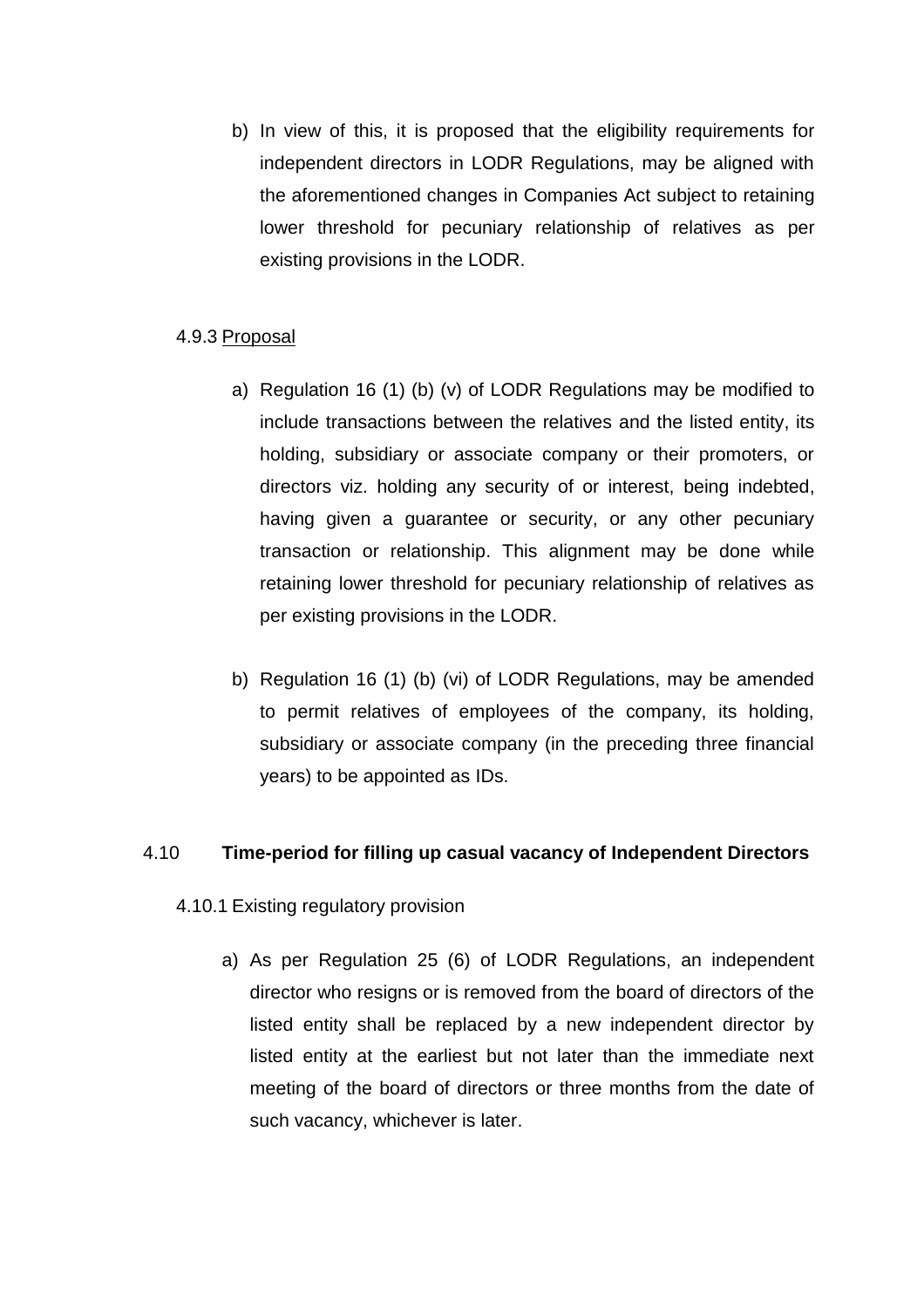b) As per Companies Act, 2013 (Schedule IV (VI) (2)) -An independent director who resigns or is removed from the Board of the company shall be replaced by a new independent director within "three months" from the date of such resignation or removal, as the case may be.

#### 4.10.2 Our views

a) It is proposed that the time period for filling the vacancy of ID arising due to resignation or removal prescribed under LODR Regulations may be aligned with the corresponding provision under Companies Act, 2013.

## 4.10.3 Proposal

a) Regulation 25 (6) of LODR Regulations may be modified to allow maximum three months for filling the vacancy in the position of ID arising due to resignation or removal.

#### **5 Proposal for the consideration of the Board**

- 5.1 The Board is requested to consider the proposals at para 4.1 to 4.10 and approve the amendments to SEBI (Listing Obligations and Disclosure Requirements) Regulations, 2015 placed at **Annexure B**. These amendments are proposed to be made applicable with effect from Jan 01, 2022.
- 5.2 The Board is also requested to authorize the Chairman to take consequential and incidental steps to give effect to the decision of the Board.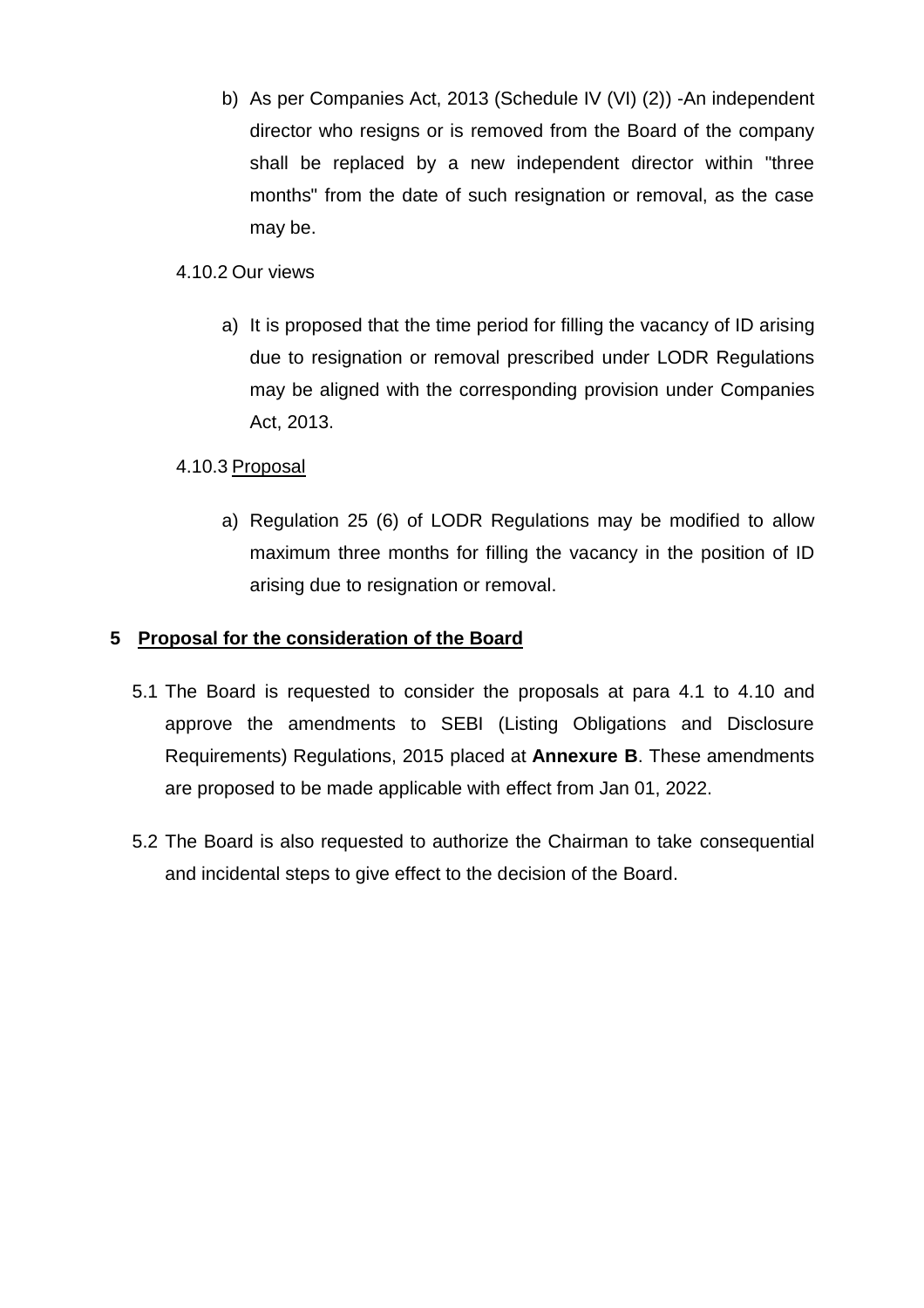The Consultation Paper is available on [www.sebi.gov.in.](http://www.sebi.gov.in/)